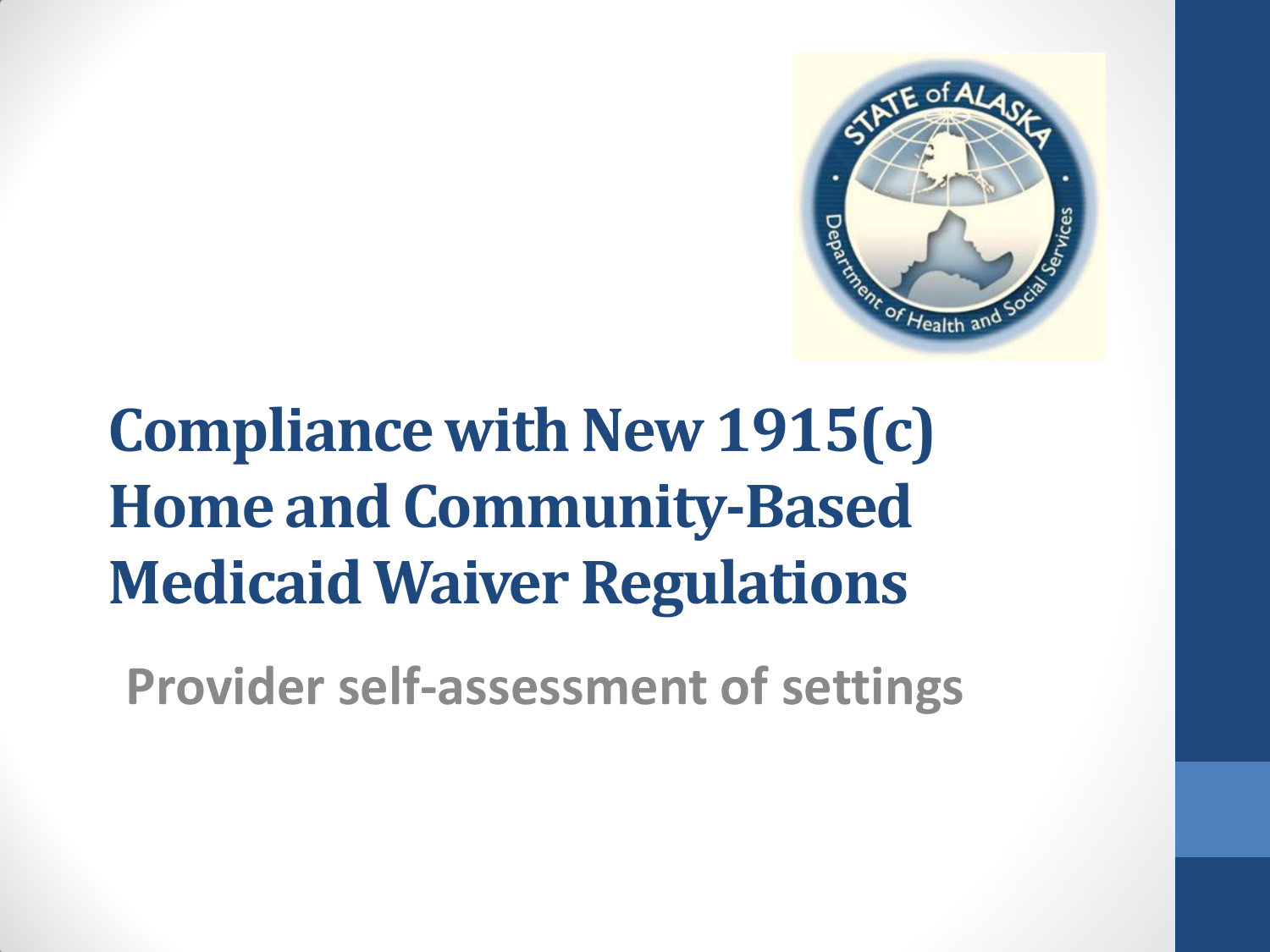Changes to federal 1915(c) waiver regulations re: HCB settings



- Emphasis not just on quality services, but on *quality of life* for recipients of waiver services;
- CMS-defined "home and community-based settings in which services may be provided;"
- Added protections for recipients in provider-controlled or operated residential settings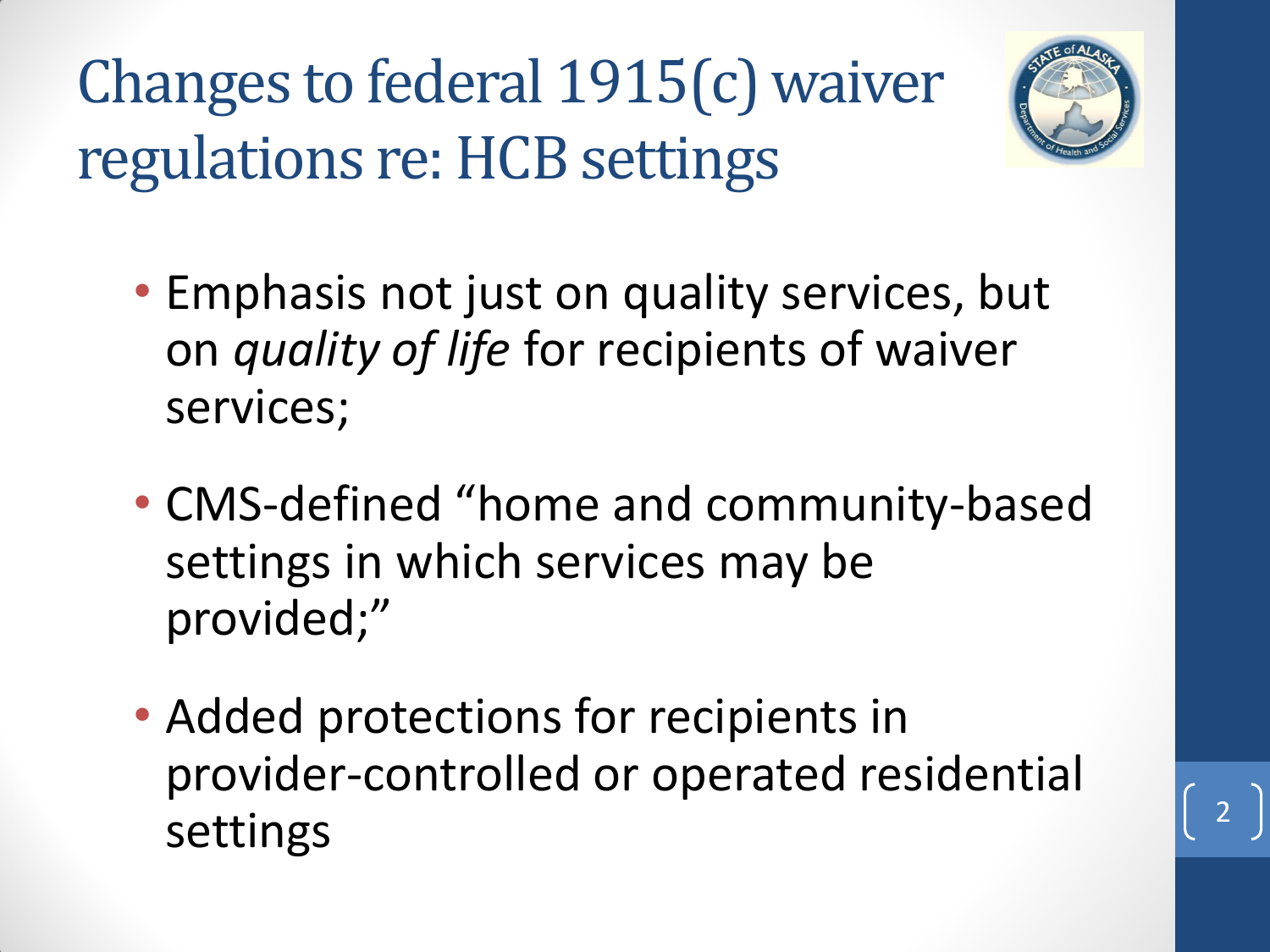Changes to federal 1915(c) waiver regulations re: HCB settings



#### **Home and Community-Based Settings**

- Requires the state to verify that all recipients of Medicaid home and community-based waiver services receive those services
	- in integrated community settings,
	- selected by the recipient from among setting options, including non-disability specific settings,
	- appropriate to their needs, and
	- that those settings provide "full access" to the benefits of community living.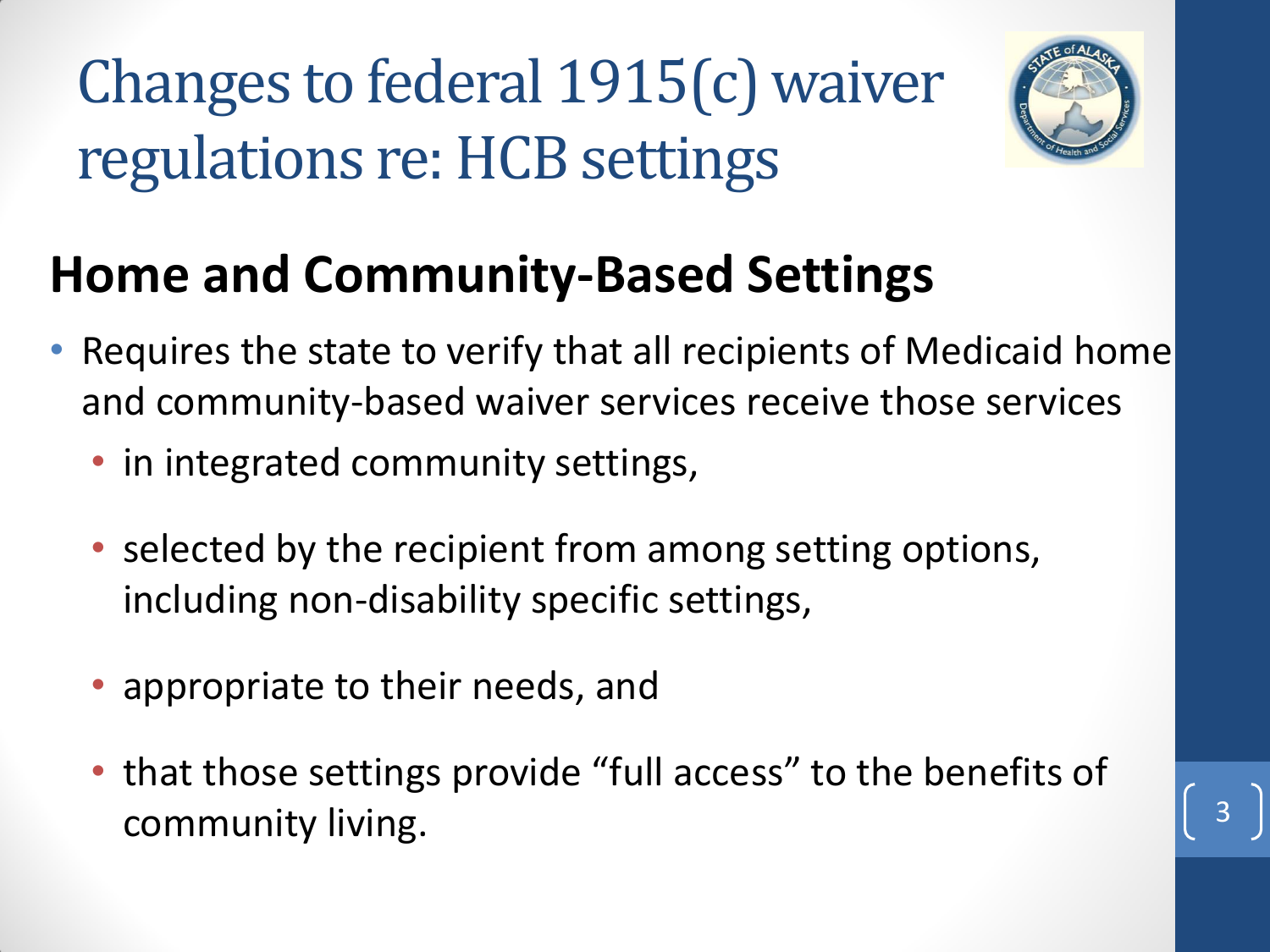**Home and Community-Based Settings**



4

The federal Center for Medicare and Medicaid (CMS) has clarified that "full access to the benefits of community living" means:

*"the same degree of access as individuals not receiving home and community-based services***,**  *including opportunities to:* 

- *seek employment and work in competitive, integrated settings;*
- *engage in community life;*
- *control personal resources;*
- *receive services in the community"*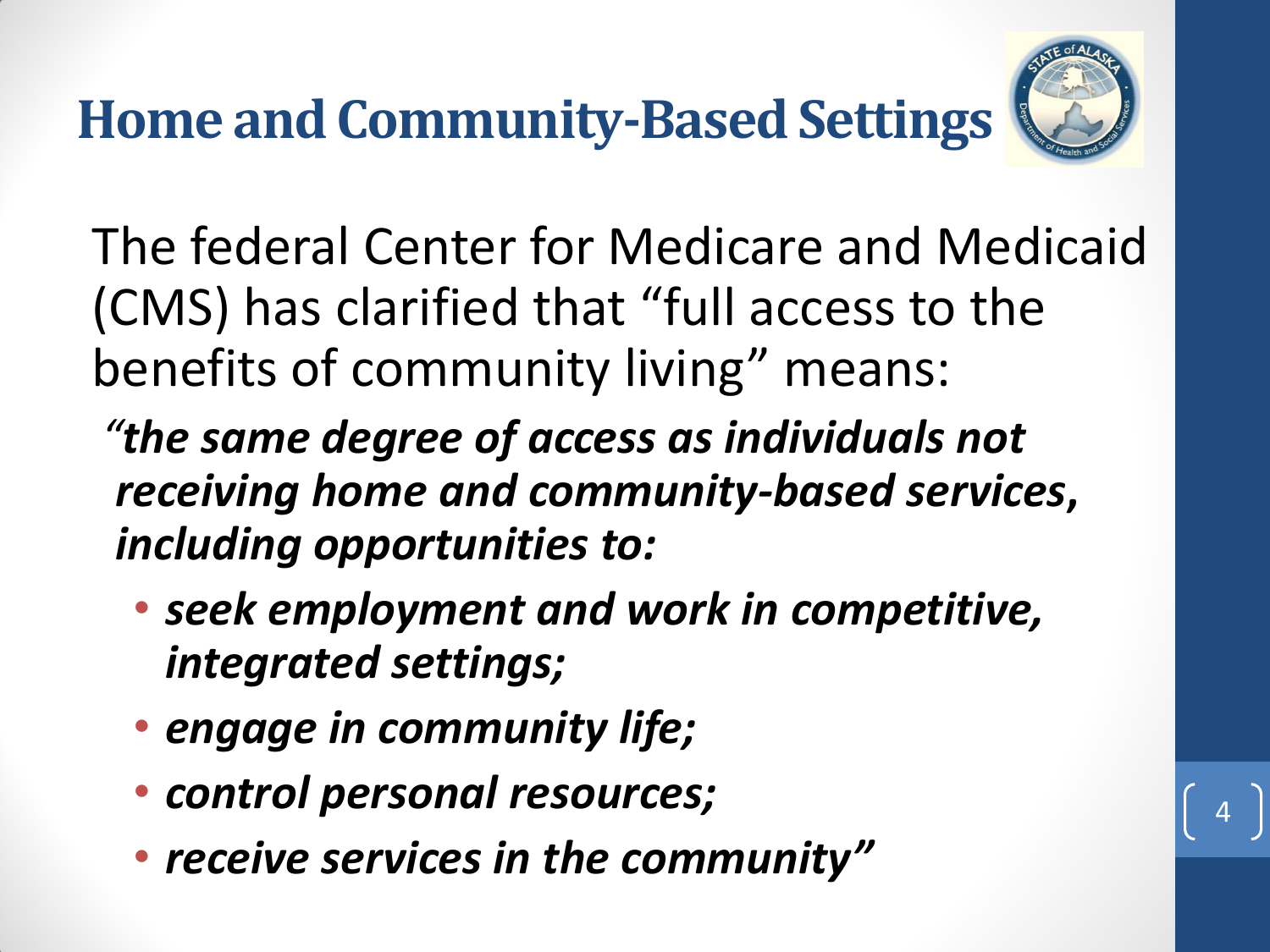**Home and Community-Based Settings**



5

#### **CMS-defined qualities of a "home and community-based setting:**

- Physically accessible;
- Choice of roommates;
- Freedom to furnish and decorate;
- Freedom and support to control schedules and activities;
- Access to food (snacks) at any time;
- Visitors at any time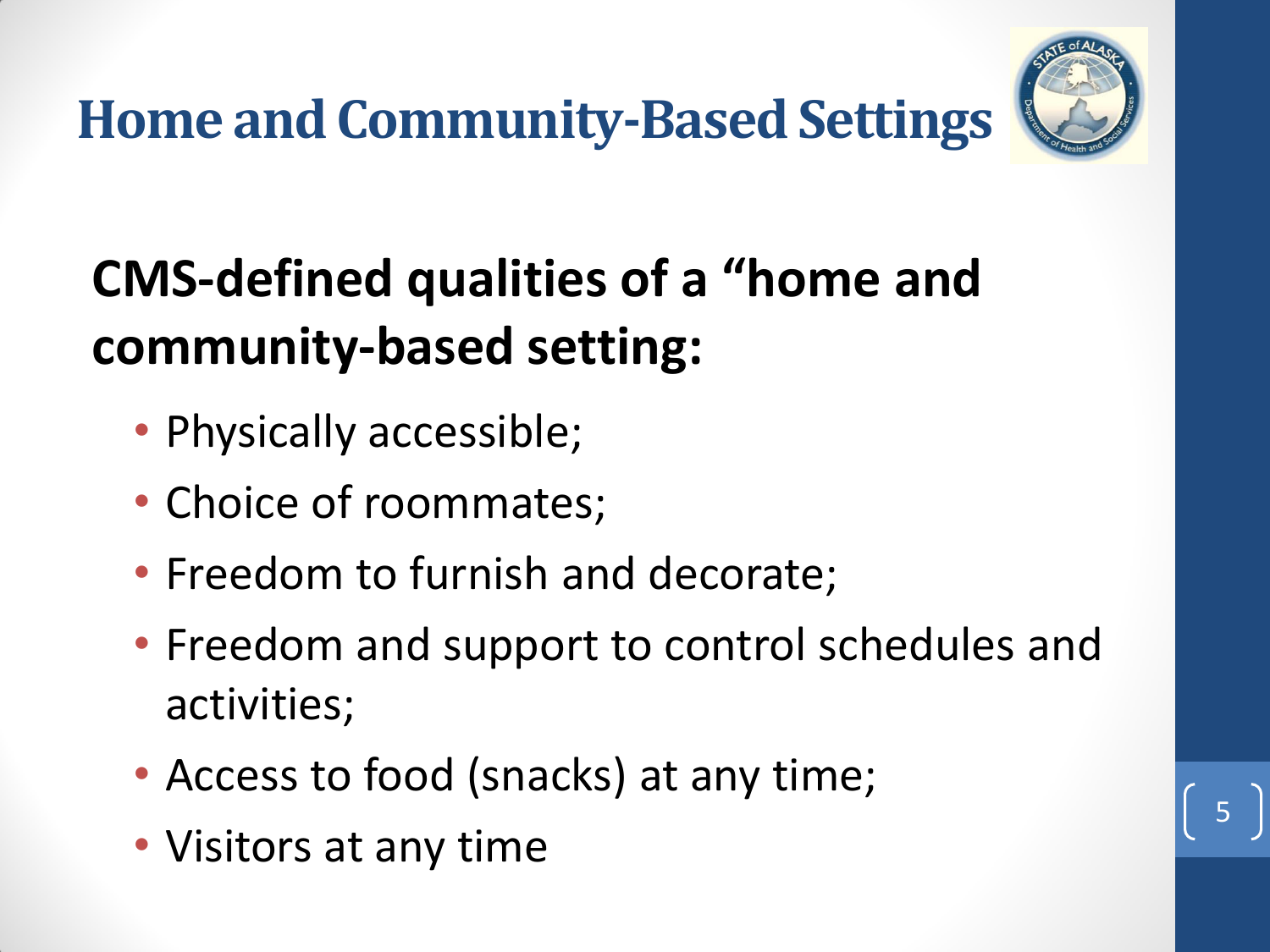**Home and Community-Based Settings**



- **In a provider-owned or controlled residential setting the following** *additional* **conditions must be met:**
	- Must be rented or occupied under a "legally" enforceable" agreement such as a lease or rental agreement;
	- Have the same responsibilities and protections from eviction that tenants have under the landlord/tenant law of the state;
	- Privacy in sleeping or living unit;
	- Entrance doors lockable by the individual with only appropriate staff having keys to doors.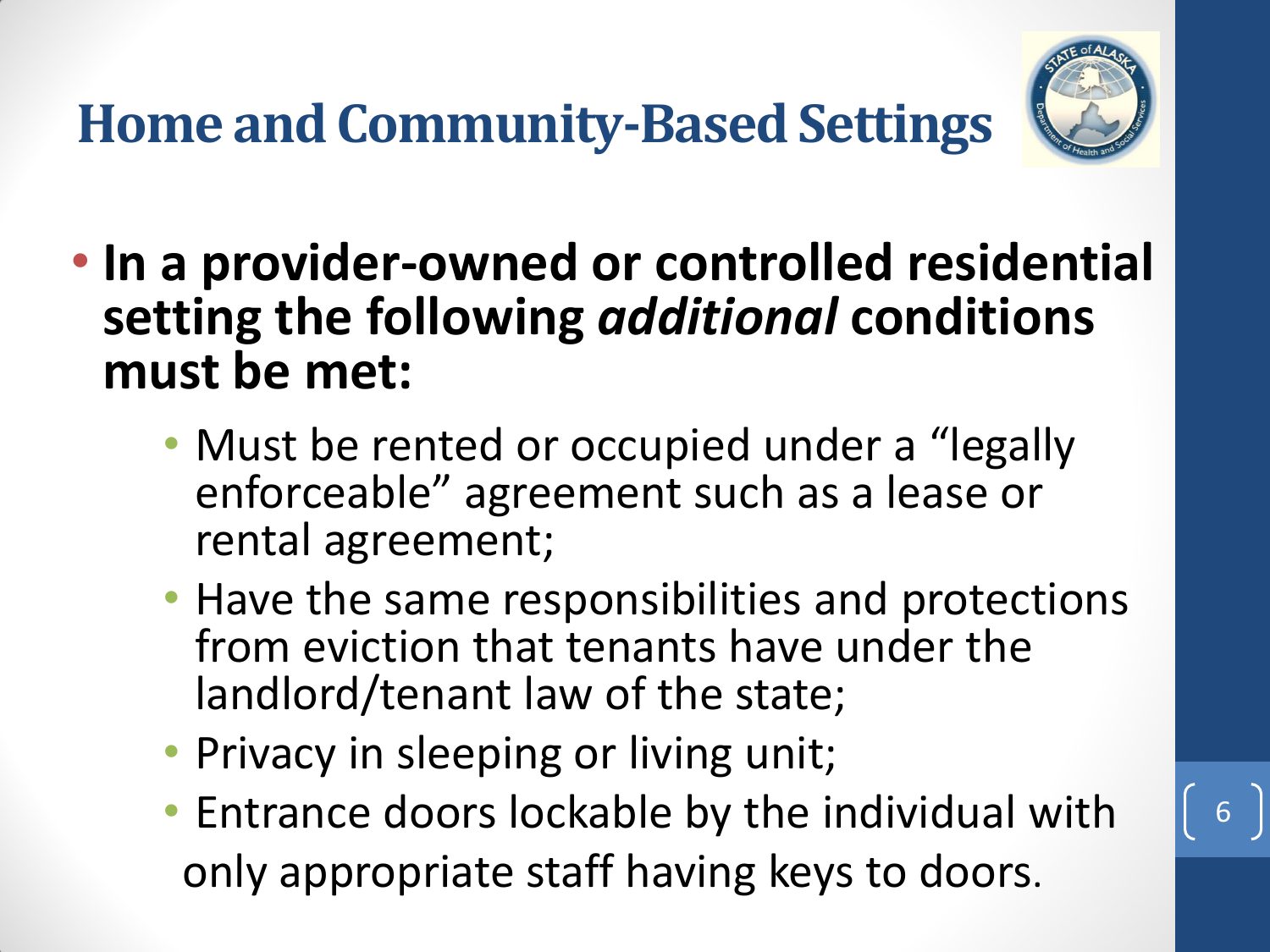## **Steps to State Compliance**



- **Assess the extent to which current State statute, regulation, and policy ensure compliance with CMS regulations**
	- SDS has completed a review of state regulations governing waivers, ALH, foster homes;
	- Identified initial changes SDS must make to be in step with federal requirements;
	- Changes will be made in future regulation project;
	- New or amended requirements will be added to ongoing monitoring and oversight activities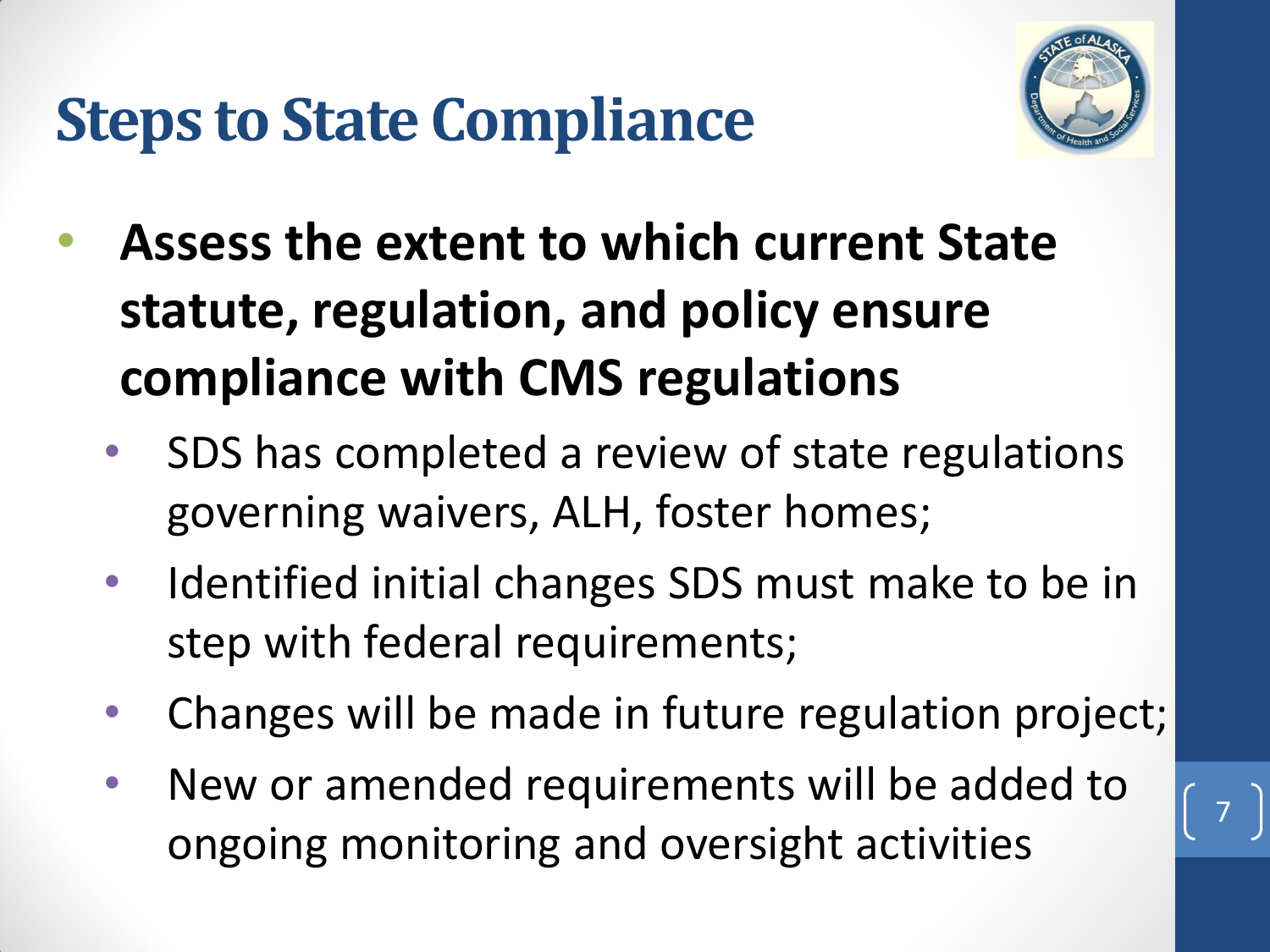### **Steps to State Compliance**



- **Identify providers that may have deficiencies in settings where home and community-based services are provided**
	- Providers identified by SDS Provider Compliance and Certification Unit;
	- Consultation and site visits made;
	- Collaborative analysis of setting issues;
	- Technical assistance provided